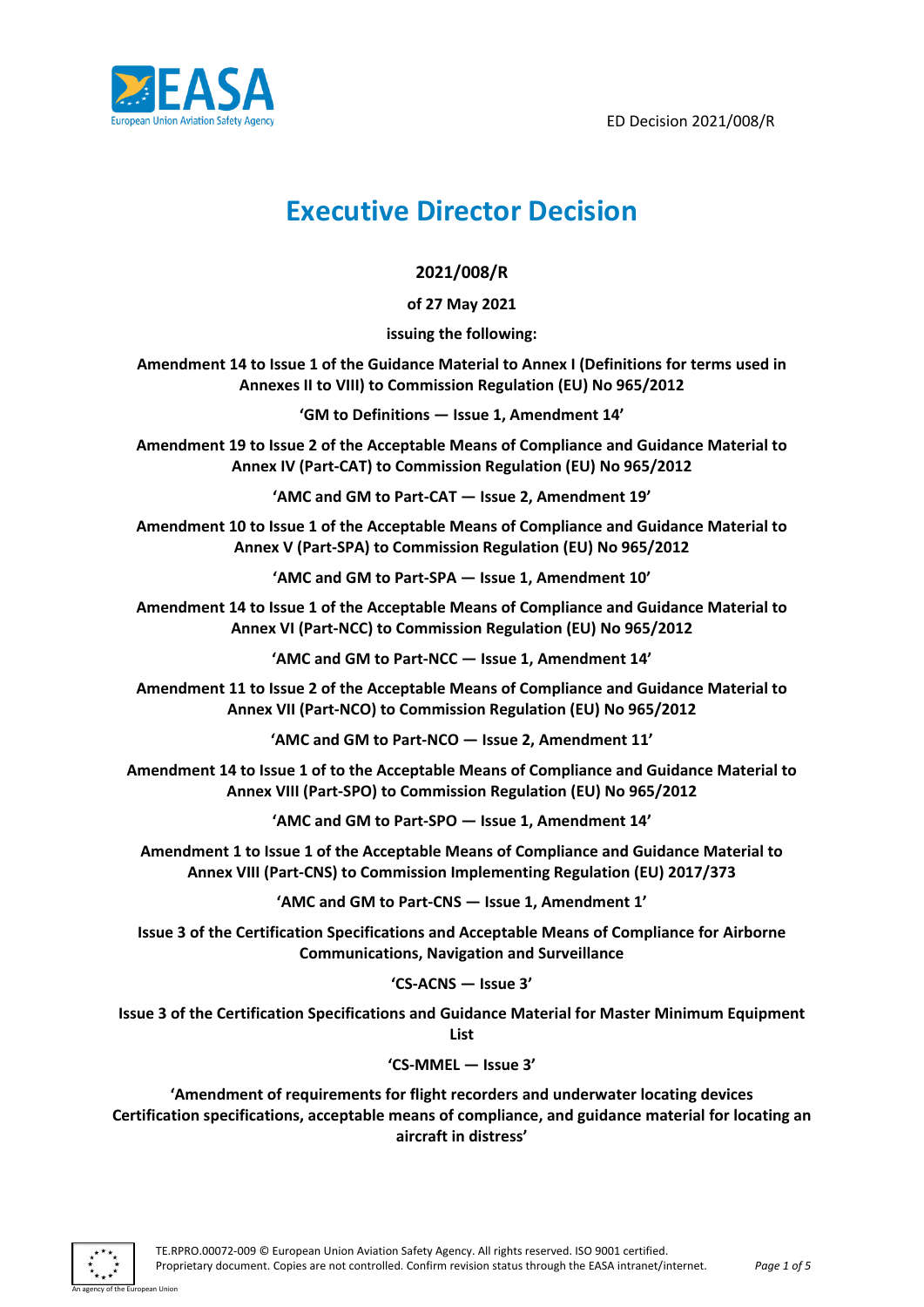THE EXECUTIVE DIRECTOR OF THE EUROPEAN UNION AVIATION SAFETY AGENCY (EASA),

Having regard to Regulation (EU) 2018/1139<sup>1</sup>, and in particular Article 104(3)(a) thereof,

Having regard to Commission Regulation (EU) No 965/2012<sup>2</sup>, and in particular point ARO.GEN.120 of Annex II (Part-ARO) thereto,

Having regard to Commission Implementing Regulation (EU) No 2017/372<sup>3</sup>, and in particular ATM/ANS.AR.A.015 of Annex V (Part-ATM/ANS.AR) thereto,

Having regard to Commission Regulation (EU) No 748/2012<sup>4</sup>, and in particular point 21.B.70 of Annex I (Part 21) thereto,

Whereas:

- (1) EASA shall, pursuant to Article 76(3) of Regulation (EU) 2018/1139, issue certification specifications and acceptable means of compliance, as well as guidance material, for the application of Regulation (EU) 2018/1139 and of the delegated and implementing acts adopted on the basis thereof.
- (2) Certification specifications are non-binding technical standards issued by EASA which indicate the means to demonstrate compliance with Regulation (EU) 2018/1139 and the delegated and implementing acts adopted on the basis thereof, and which can be used by organisations for the purpose of certification.
- (3) Acceptable means of compliance are non-binding standards issued by EASA which may be used by persons and organisations to demonstrate compliance with Regulation (EU) 2018/1139 and the delegated and implementing acts adopted on the basis thereof, and with the certification specifications.
- (4) Guidance material is non-binding material issued by EASA which helps to illustrate the meaning of a requirement or specification and is used to support the interpretation of Regulation (EU) 2018/1139, the delegated and implementing acts adopted on the basis thereof, certification specifications and acceptable means of compliance.

<sup>4</sup> Commission Regulation (EU) No 748/2012 of 3 August 2012 laying down implementing rules for the airworthiness and environmental certification of aircraft and related products, parts and appliances, as well as for the certification of design and production organisations (OJ L 224, 21.8.2012, p. 1) [\(https://eur-lex.europa.eu/legal](https://eur-lex.europa.eu/legal-content/EN/TXT/?qid=1473415871666&uri=CELEX%3A32012R0748)[content/EN/TXT/?qid=1473415871666&uri=CELEX%3A32012R0748\)](https://eur-lex.europa.eu/legal-content/EN/TXT/?qid=1473415871666&uri=CELEX%3A32012R0748).



Regulation (EU) 2018/1139 of the European Parliament and of the Council of 4 July 2018 on common rules in the field of civil aviation and establishing a European Union Aviation Safety Agency, and amending Regulations (EC) No 2111/2005, (EC) No 1008/2008, (EU) No 996/2010, (EU) No 376/2014 and Directives 2014/30/EU and 2014/53/EU of the European Parliament and of the Council, and repealing Regulations (EC) No 552/2004 and (EC) No 216/2008 of the European Parliament and of the Council and Council Regulation (EEC) No 3922/91 (OJ L 212, 22.8.2018, p. 1) [\(https://eur](https://eur-lex.europa.eu/legal-content/EN/TXT/?qid=1535612134845&uri=CELEX:32018R1139)[lex.europa.eu/legal-content/EN/TXT/?qid=1535612134845&uri=CELEX:32018R1139\)](https://eur-lex.europa.eu/legal-content/EN/TXT/?qid=1535612134845&uri=CELEX:32018R1139).

<sup>2</sup> Commission Regulation (EU) No 965/2012 of 5 October 2012 laying down technical requirements and administrative procedures related to air operations pursuant to Regulation (EC) No 216/2008 of the European Parliament and of the Council (OJ L 296, 25.10.2012, p. 1) [\(https://eur-lex.europa.eu/legal-content/EN/TXT/?uri=CELEX%3A32012R0965&qid=1616595324075\).](https://eur-lex.europa.eu/legal-content/EN/TXT/?uri=CELEX%3A32012R0965&qid=1616595324075)

<sup>3</sup> Commission Implementing Regulation (EU) 2017/373 of 1 March 2017 laying down common requirements for providers of air traffic management/air navigation services and other air traffic management network functions and their oversight, repealing Regulation (EC) No 482/2008, Implementing Regulations (EU) No 1034/2011, (EU) No 1035/2011 and (EU) 2016/1377 and amending Regulation (EU) No 677/2011 (OJ L 62, 8.3.2017, p. 1) [\(http://eur-lex.europa.eu/legal](http://eur-lex.europa.eu/legal-content/EN/TXT/?qid=1522164345205&uri=CELEX:32017R0373)[content/EN/TXT/?qid=1522164345205&uri=CELEX:32017R0373\)](http://eur-lex.europa.eu/legal-content/EN/TXT/?qid=1522164345205&uri=CELEX:32017R0373).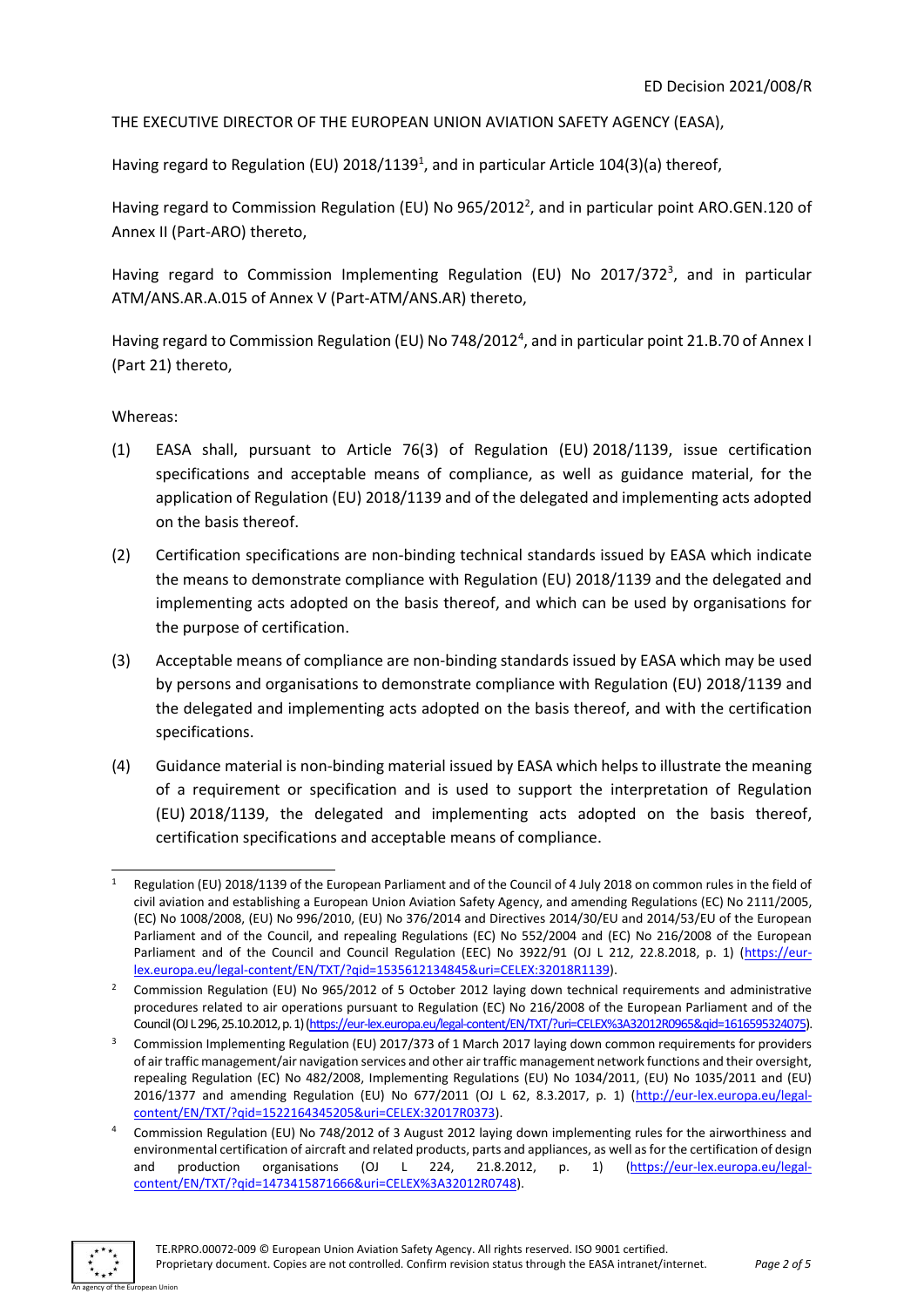- (5) With Decision No 2012/015/Directorate R of 24th October 2012, the Executive Director issued Guidance Material to Definitions of Commission Regulation (EU) No 965/2012.
- (6) With Decision 2014/015/R of 24 April 2014, the Executive Director issued Acceptable Means of Compliance and Guidance Material to Part-CAT of Commission Regulation (EU) No 965/2012.
- (7) With Decision No 2012/019/Directorate R of 24th October 2012, the Executive Director issued Acceptable Means of Compliance and Guidance Material to Part-SPA of Commission Regulation (EU) No 965/2012.
- (8) With Decision No 2013/021/Directorate R of 23 August 2013, the Executive Director issued Acceptable Means of Compliance and Guidance Material to Part-NCC of Commission Regulation (EU) No 965/2012.
- (9) With Decision 2014/016/R of 24 April 2014, the Executive Director issued Acceptable Means of Compliance and Guidance Material to Part-NCO of Commission Regulation (EU) No 965/2012.
- (10) With Decision 2014/018/R of 24 April 2014, the Executive Director issued Acceptable Means of Compliance and Guidance Material to Part-SPO of Commission Regulation (EU) No 965/2012.
- (11) With Decision 2017/001/R of 8 March 2017, the Executive Director issued Acceptable Means of Compliance and Guidance Material to Part-CNS of Commission Regulation (EU) 2017/373.
- (12) With Decision 2014/004/R of 31 January 2014, the Executive Director issued Certification Specifications and Acceptable Means of Compliance for Airborne Communications, Navigation and Surveillance.
- (13) With Decision 2013/031/R of 17 December 2013, the Executive Director issued Certification Specifications and Guidance Material for Master Minimum Equipment List.
- (14) EASA shall, pursuant to Article 4(1)(a) of Regulation (EU) 2018/1139, reflect the state of the art and the best practices in the field of aviation and update its decisions taking into account worldwide aviation experience and scientific and technical progress in the respective fields.

Under rulemaking task (RMT).0400, EASA determined the need to define conditions to ensure that whenever an accident occurs to an aeroplane within the scope of point CAT.GEN.MPA.210 of Part-CAT, search and rescue (SAR) operations are accurately and quickly directed to the accident site, and safety investigation authorities locate the aeroplane in a timely manner. Furthermore, EASA determined that the AMC and GM to the requirements to equip aircraft with emergency locator transmitters (ELTs) need to be amended to be consistent with point CAT.GEN.MPA.210. For that reason, EASA published [Notice of Proposed Amendment](https://www.easa.europa.eu/document-library/notices-of-proposed-amendment/npa-2020-03)  (NPA) [2020-03](https://www.easa.europa.eu/document-library/notices-of-proposed-amendment/npa-2020-03) on 19 February 2020.

(15) EASA, pursuant to Article 115(1)(c) of Regulation (EU) 2018/1139 and Articles 6(3), 7 and 8 of the EASA Rulemaking Procedure<sup>5</sup>, has widely consulted the interested parties on the matters

<sup>5</sup> EASA Management Board (MB) Decision No 18-2015 of 15 December 2015 replacing Decision 01/2012 concerning the procedure to be applied by the Agency for the issuing of opinions, certification specifications, acceptable means of compliance and guidance material ('Rulemaking Procedure') [\(http://www.easa.europa.eu/system/files/dfu/EASA%20MB%20Decision%2018-2015%20on%20Rulemaking%20Procedure.pdf\)](http://www.easa.europa.eu/system/files/dfu/EASA%20MB%20Decision%2018-2015%20on%20Rulemaking%20Procedure.pdf).

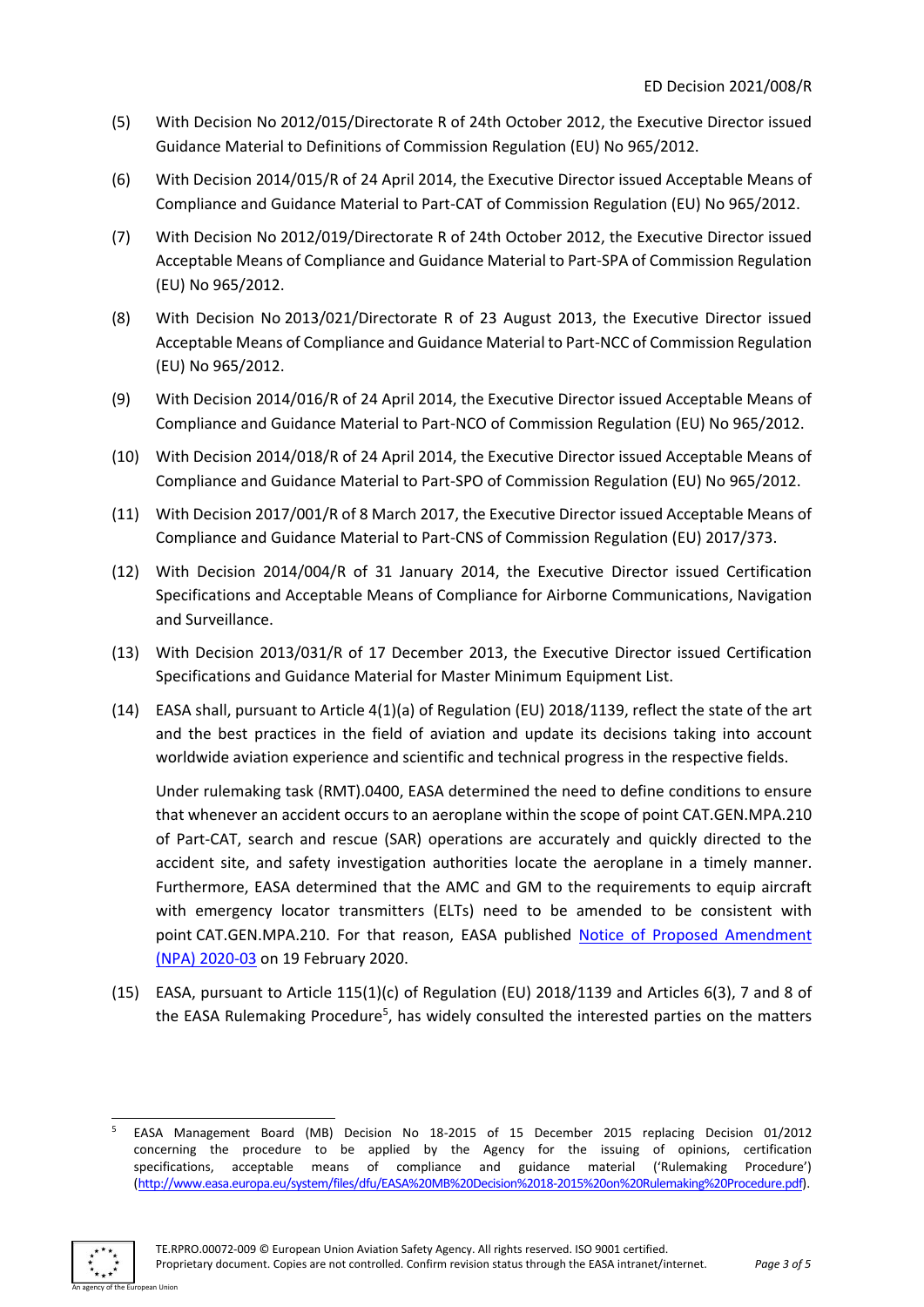which are the subject of this Decision, and has provided thereafter a written response to the comments received<sup>6</sup>,

HAS DECIDED:

# *Article 1*

The Annex to Decision 2012/015/Directorate R of the Executive Director of the Agency of 24th October 2012 is amended as laid down in Annex I to this Decision.

# *Article 2*

The Annex to Decision 2014/015/R of the Executive Director of the Agency of 24 April 2014 is amended as laid down in Annex II to this Decision.

# *Article 3*

The Annex to Decision No 2012/019/Directorate R of the Executive Director of the Agency of 24th October 2012 is amended as laid down in Annex III to this Decision.

### *Article 4*

The Annex to Decision No 2013/021/R of the Executive Director of the Agency of 23 August 2013 is amended as laid down in Annex IV to this Decision.

#### *Article 5*

The Annex to Decision 2014/016/R of the Executive Director of the Agency of 24 April 2014 is amended as laid down in Annex V to this Decision.

#### *Article 6*

The Annex to Decision 2014/018/R of the Executive Director of the Agency of 24 April 2014 is amended as laid down in Annex VI to this Decision.

#### *Article 7*

The Annex to Decision 2017/001/R of the Executive Director of the Agency of 8 March 2017 is amended as laid down in Annex VII to this Decision.

#### *Article 8*

Annex VIII to this Decision is issued as Issue 3 of the Certification Specifications and Acceptable Means of Compliance for Airborne Communications, Navigation and Surveillance (CS-ACNS).

# *Article 9*

Annex IX to this Decision is issued as Issue 3 of the Certification Specifications and Guidance Material for Master Minimum Equipment List (CS-MMEL).

The related CRD 2020-03 with the individual stakeholder comments and EASA responses to them will be published at a later stage a[t http://easa.europa.eu/document-library/comment-response-documents.](http://easa.europa.eu/document-library/comment-response-documents) For a summary of the comments and of the responses to them, please refer to Section 2.4 of the Explanatory Note to this Decision.



.<br>An Hoion